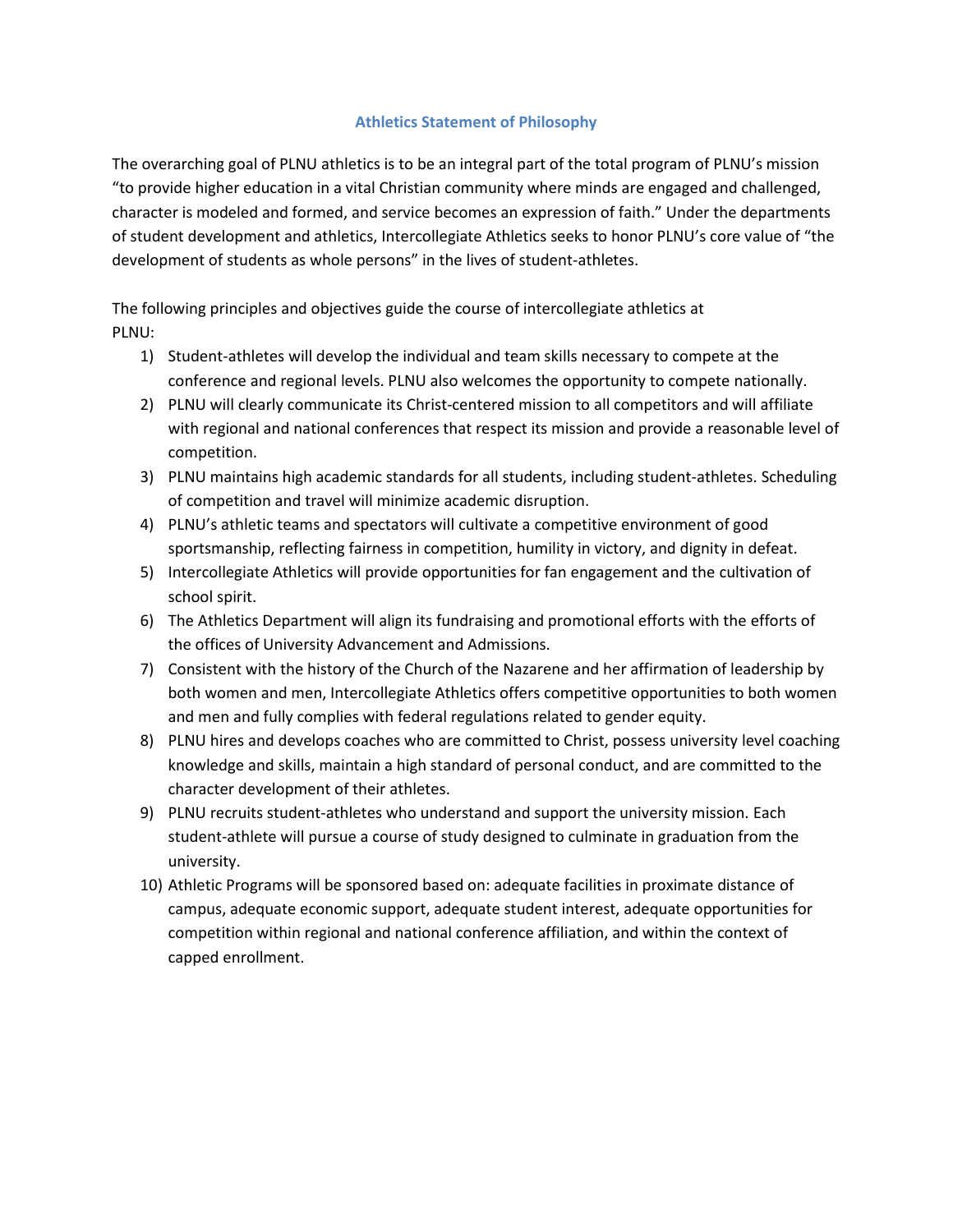## **Point Loma Nazarene University – NCAA DII Strategic Positioning Platform**

The PLNU Athletics Department mission statement is:

*PLNU champions a Christ‐centered environment where student‐athletes experience holistic growth while pursuing academic and athletic distinction.*

This mission statement supports the NCAA DII positioning statement by reflecting the same importance of life in balance. Additionally, PLNU strives to exhibit the six attributes of the

Division II Strategic Positioning Platform in these ways:

#### **Balance**

The PLNU athletic mission statement reflects our commitment to each student‐athletes' balanced experience here at Point Loma.

- PLNU has a missed class policy that reflects our dedication to keeping student-athletes in class at all times outside of competition. It has been updated this year.
- PLNU emphasizes spiritual growth for all students and has a chapel attendance policy. Chapels are a unique way we promote a balanced life through reflection.
- PLNU promotes on-campus living by providing numerous residential life programs and activities. It is required for all students to live on campus for at least their first two years. The intent is for all students to integrate into the university and engage with the campus community. The Athletic Department encourages student‐athletes to live on campus and initiated our own housing policy this year. The new policy requires student‐athletes to live on campus their first two years and implements additional requirements in order to live off campus. The desire is for student‐athletes to be on‐campus as long as possible during their college experience.
- The Student-Athlete Advisory Committee adopted a new mission statement dedicated to improving the lives of each student‐athlete. SAAC also indicated new areas of emphasis for the coming year including higher levels of campus and community engagement and service projects.
- There are over 30 clubs and societies that student-athletes have the opportunity to participate in on campus.
- This year, we implemented the student-athlete survey for all student-athletes to help determine their needs and improve the overall student‐athlete experience.

#### **Learning**

We believe in educating both student-athletes and athletics department staff in NCAA rules and have established a weekly rules education program for department staff and a seasonal education program for each student‐athlete.

PLNU's missed class policy contributes to creating an environment focused on classroom instruction.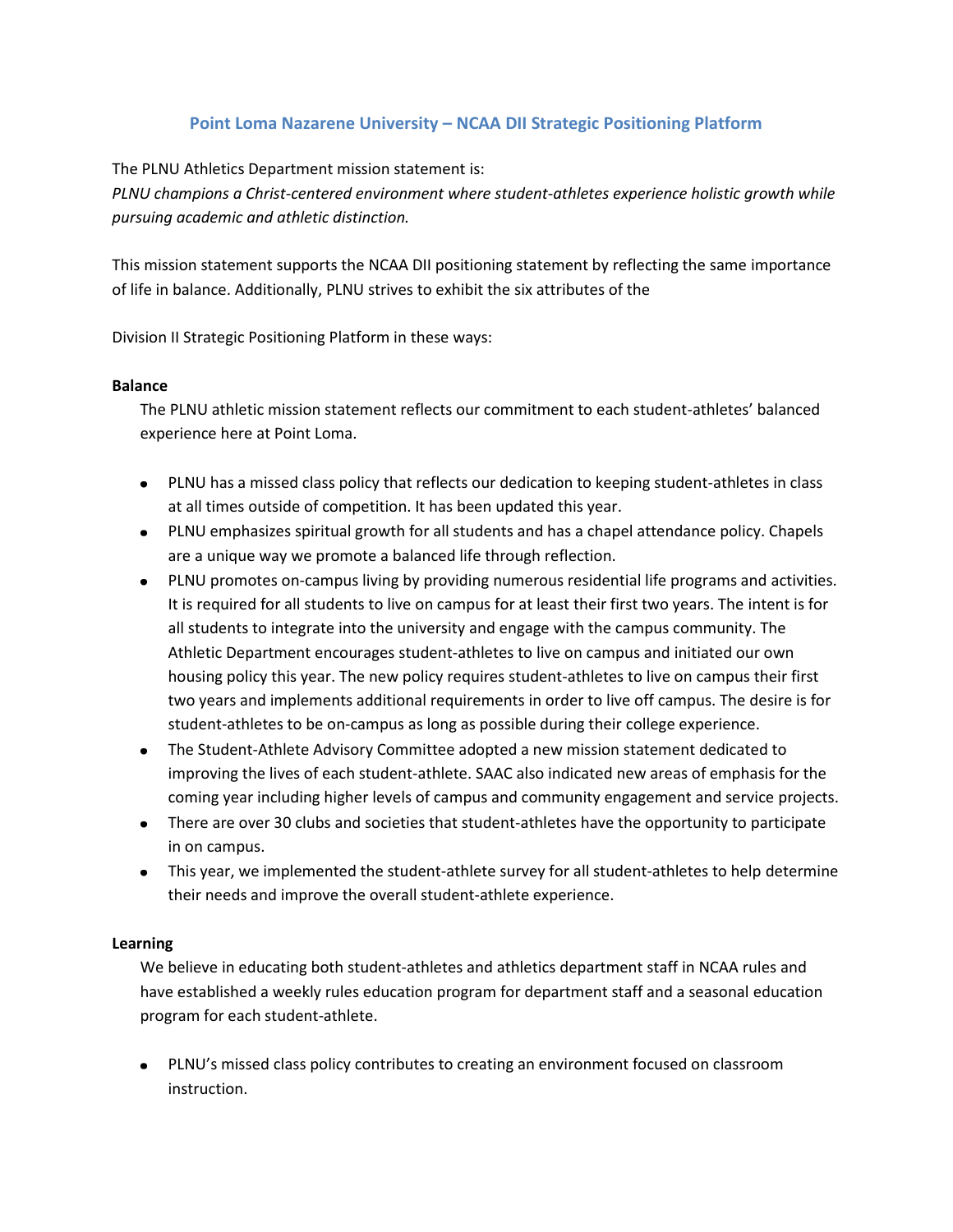- The Athletics Department supports institutional goals of spiritual growth for each student through chapel attendance and coursework. We require three Bible courses for each student athletes that are in addition to their liberal arts courses.
- The Athletics Department works closely with the Office of Strengths and Vocations on campus. OSV offers resume building, interview workshops, internship assistance, personality testing, networking opportunities, and many other services to student‐athletes. We believe that learning occurs through service and promoting student‐athlete participation in athletic‐sponsored service projects as well as university‐sponsored projects and programs of which there are numerous things to choose from.
- We are a faith based institution and each semester we gather all of the student-athletes together to worship together and listen to a message for FCA day (Fellowship of Christian Athletes Day).
- We have established an annual event called Press Play during which former professional athletes whom are now in the business world come to campus to engage students by sharing their experiences and provide networking opportunities and interviewing tips.
- The campus provides tutoring services for all students.
- There are over 30 clubs and societies that student-athletes have the opportunity to participate in on campus.

Multiple offices on campus have collaborated to develop the Compliance Manual. NCAA rules and regulations education for all departments on campus is an important part of our learning development as an institution.

### **Resourcefulness**

PLNU gives students the tools to build a strong foundation in their faith which transfers to every part of their lives.

- Residential Life and Housing offers many activities for both fun and growth. We encourage our student‐athletes to engage in these student body activities. These include game nights to no make‐up week to hall events to campus‐wide events.
- The Spiritual Development Office provides ministry opportunities ranging from local to abroad.
- The PLNU Compliance Committee holds members from all areas of expertise on campus including Student Financial Services, Records, Admissions, Athletics and Advising.
- The liberal arts curriculum ensures that student-athletes receive classes in all educational areas contributing to the holistic approach to education.
- Campus supported tutorial services are offered to all students.
- The Athletic Training Clinic and athletic trainers serve as a resource for student-athlete wellbeing and overall health.
- The Wellness Center on campus serves the student population by providing general medical attention as well as counseling and therapy resources.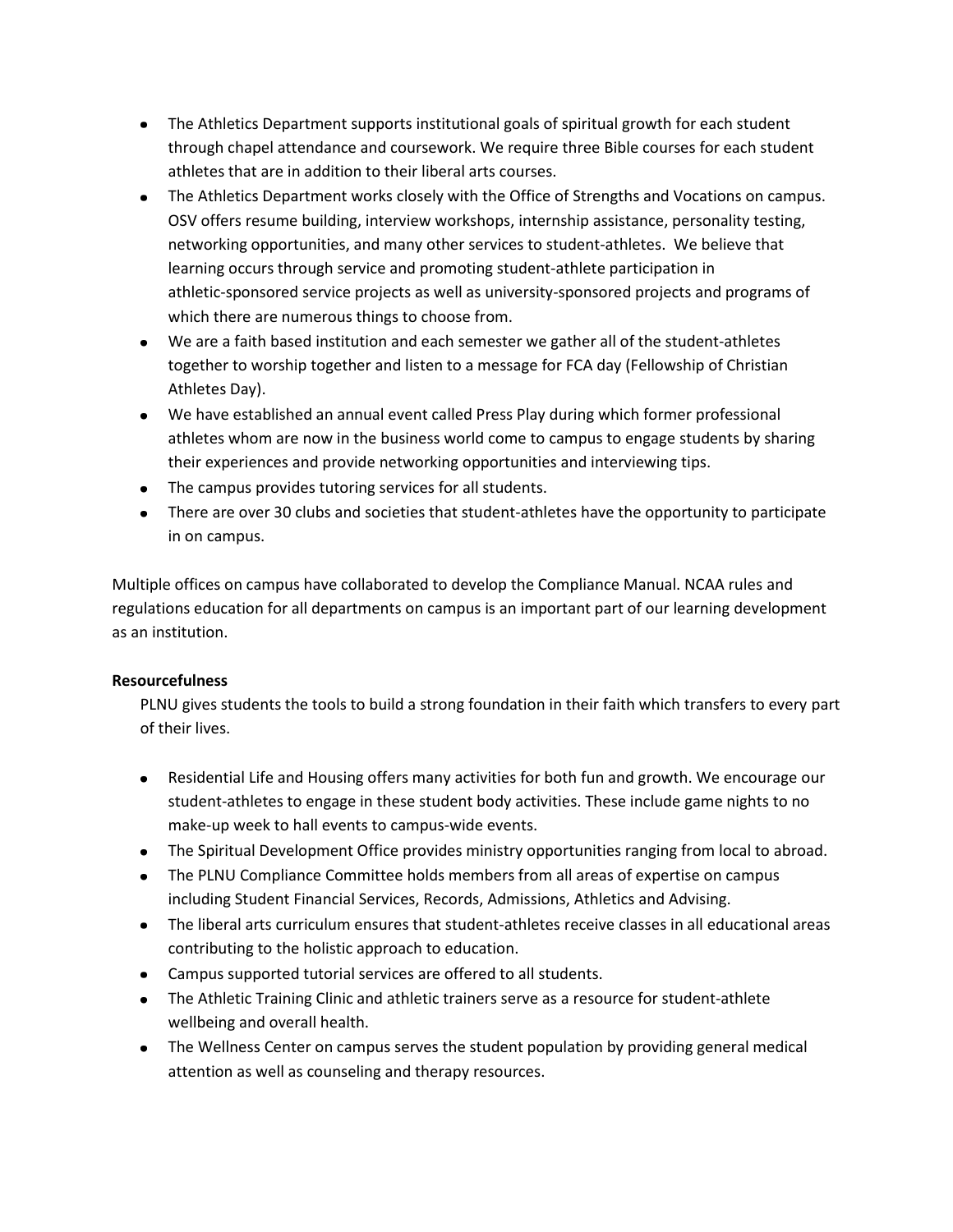PLNU Athletics began the process of moving the Point Loma Sports Associates from an independent booster club to be under institutional control.

# **Sportsmanship**

The Student‐Athlete Advisory Committee is implementing a new program for student‐athletes to have Brother‐Sister teams to support each other and promote respect for visiting teams among the fans.

- Before every season, the Athletic Director meets with each team to educate them on the PLNU  $\bullet$ Athletics Department mission statement and how we are to conduct ourselves as model representatives of the University and of the sport participated in.
- Newly drafted game environment initiatives show our dedication to sportsmanship and creating a better, more engaging game environment.
- SAAC draft of game environment ideas presented to the administration.
- The Homecoming event at PLNU is during basketball season. Past years had seen unsportsmanlike conduct by spectators, but education of the fans and monitoring of the event has increased to create a respectful atmosphere.
- Our new student section, The Green Sea, met with athletics department personnel to be educated on cheering and supporting teams in a positive manner.

### **Passion**

As a faith based institution, PLNU is passionate about deepening student, faculty and staff's faith in addition to fostering an environment where education and service are important aspects of every student's life.

- PLNU coaches teach their sports with passion. At season's end, the Athletic Director evaluates each coach in this specific criteria.
- PLNU Athletics and the PLNU Student Activities Board collaborated to kick off THE GREEN SEA a true student section for all athletic contests.
- The Athletics Department proved their dedication to increased fan and campus support by creating two new positions for marketing interns.
- The department‐sponsored event, Superfest, demonstrates the athletics teams' commitment to ministry and youth. The event hosts 1500 youth and families for a day full of sports and evangelism. It is a truly passionate day where professional athletes combined with PLNU student‐athletes meet the needs of underprivileged kids.
- Continued development of the Student-Athlete Advisory Committee displays our passion for student‐athlete welfare and involvement.
- There are over 30 clubs and societies for students to be involved in on campus.

### **Service**

■ The department-sponsored event Superfest demonstrates the athletics teams' commitment to ministry and youth. The event hosts 1500 youth and families for a day full of sports and evangelism. It is a truly passionate day where professional athletes combined with PLNU student‐athletes meet the needs of underprivileged kids.